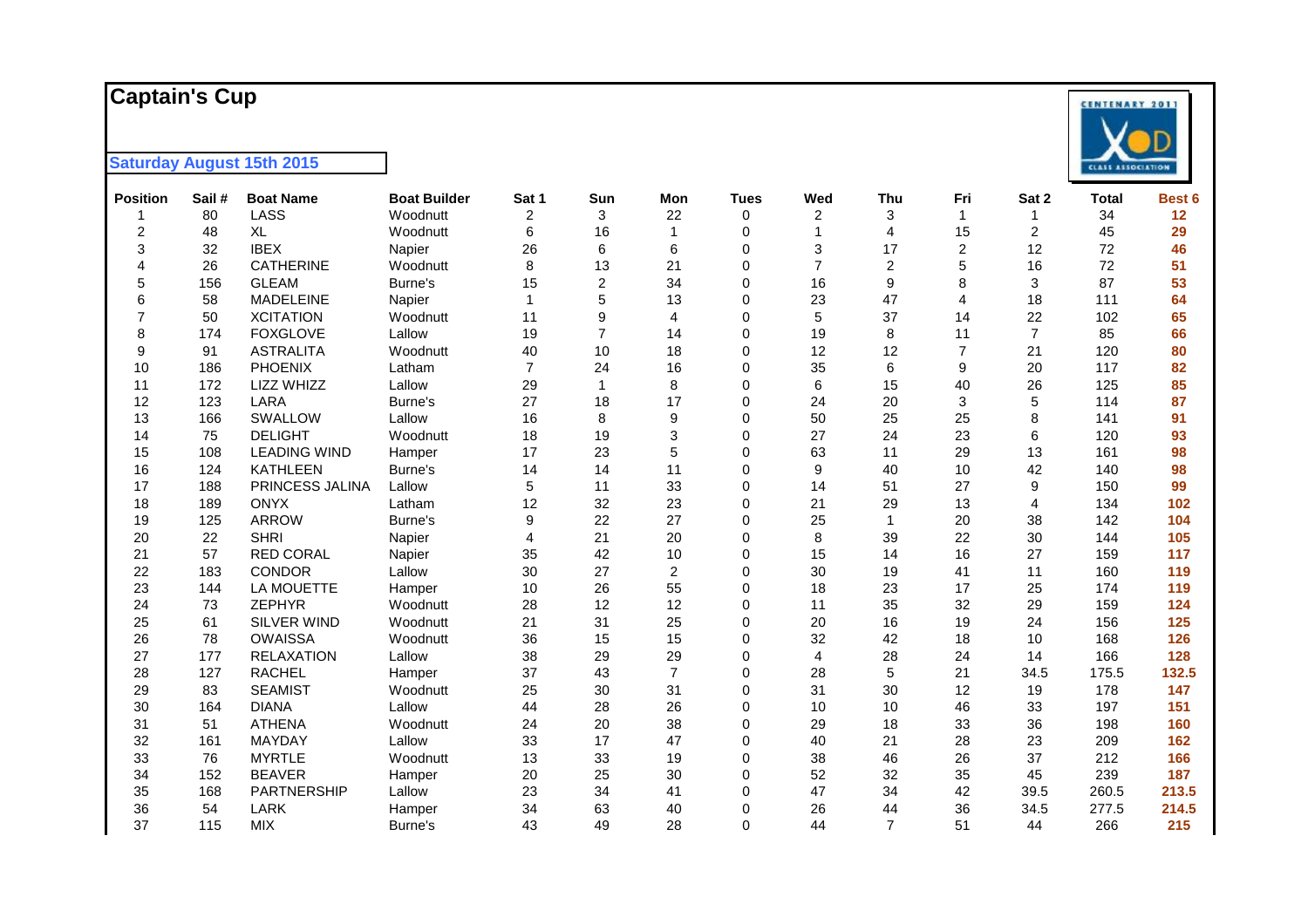| 38 | 16             | <b>MYSTERY</b>   | Woodnutt | 54  | 40  | 43  | 0           | 33  | 26  | 34  | 41   | 271   | 217   |
|----|----------------|------------------|----------|-----|-----|-----|-------------|-----|-----|-----|------|-------|-------|
| 39 | 5              | <b>MADCAP</b>    | Woodnutt | 41  | 38  | 32  | 0           | 36  | 49  | 39  | 31   | 266   | 217   |
| 40 | 13             | <b>MISCHIEF</b>  | Napier   | 51  | 47  | 37  | $\Omega$    | 22  | 48  | 53  | 15   | 273   | 220   |
| 41 | 99             | <b>XIN BAI</b>   | Hamper   | 39  | 41  | 39  | 0           | 63  | 13  | 30  | 63   | 288   | 225   |
| 42 | 53             | <b>QUEST</b>     | Woodnutt | 50  | 46  | 36  | $\Omega$    | 57  | 33  | 37  | 28   | 287   | 230   |
| 43 | 173            | <b>HEYDAY</b>    | Lallow   | 31  | 37  | 45  | $\Omega$    | 37  | 53  | 31  | 63   | 297   | 234   |
| 44 | 74             | <b>FIONA</b>     | Woodnutt | 42  | 50  | 44  | $\Omega$    | 48  | 27  | 38  | 63   | 312   | 249   |
| 45 | 98             | WAXWING          | Hamper   | 47  | 52  | 51  | $\Omega$    | 39  | 22  | 47  | 46   | 304   | 252   |
| 46 | 191            | <b>JUDY</b>      | Perry    | 63  | 54  | 46  | 0           | 17  | 41  | 63  | 39.5 | 323.5 | 260.5 |
| 47 | 86             | <b>AORA</b>      | Woodnutt | 57  | 44  | 35  | 0           | 49  | 38  | 52  | 43   | 318   | 261   |
| 48 | 118            | <b>ELICIA</b>    | Hamper   | 32  | 35  | 49  | 0           | 45  | 63  | 44  | 63   | 331   | 268   |
| 49 | 49             | <b>ROSALITA</b>  | Woodnutt | 49  | 39  | 54  | $\Omega$    | 54  | 45  | 63  | 32   | 336   | 273   |
| 50 | 102            | WHISKEY JOHNNY   | Souter   | 52  | 55  | 42  | 0           | 42  | 50  | 50  | 47   | 338   | 283   |
| 51 | 122            | <b>EVE</b>       | Hamper   | 53  | 53  | 52  | $\Omega$    | 43  | 36  | 49  | 63   | 349   | 286   |
| 52 | 18             | <b>NEFERTITI</b> | Berthon  | 48  | 45  | 53  | $\Omega$    | 34  | 63  | 54  | 63   | 360   | 297   |
| 53 | 163            | <b>MISST</b>     | Lallow   | 59  | 56  | 63  | $\Omega$    | 41  | 31  | 48  | 63   | 361   | 298   |
| 54 | 157            | SOX              | Hamper   | 22  | 36  | 63  | $\Omega$    | 56  | 63  | 63  | 63   | 366   | 303   |
| 55 | $\overline{7}$ | <b>SENEX</b>     | Woodnutt | 46  | 48  | 50  | $\Omega$    | 55  | 63  | 45  | 63   | 370   | 307   |
| 56 | 141            | <b>MADAME X</b>  | Hamper   | 55  | 63  | 58  | 0           | 53  | 54  | 43  | 63   | 389   | 326   |
| 57 | 121            | <b>CURLEW</b>    | Hamper   | 58  | 51  | 56  | 0           | 51  | 55  | 55  | 63   | 389   | 326   |
| 58 | 106            | <b>SANDPIPER</b> | Hamper   | 63  | 63  | 57  | 0           | 46  | 43  | 56  | 63   | 391   | 328   |
| 59 | 154            | <b>DROVER</b>    | Hamper   | 45  | 57  | 63  | $\mathbf 0$ | 63  | 63  | 63  | 63   | 417   | 354   |
| 60 | 147            | <b>FOXY</b>      | Lallow   | 63  | 63  | 48  | $\Omega$    | 63  | 63  | 63  | 63   | 426   | 363   |
| 61 | 30             | ONWARD           | Woodnutt | 56  | 58  | 63  | 0           | 63  | 63  | 63  | 63   | 429   | 366   |
| 62 | 64             | <b>LIGHTWOOD</b> | Woodnutt | 103 | 104 | 124 | 0           | 113 | 152 | 106 | 117  | 819   | 667   |
|    |                |                  |          |     |     |     |             |     |     |     |      |       |       |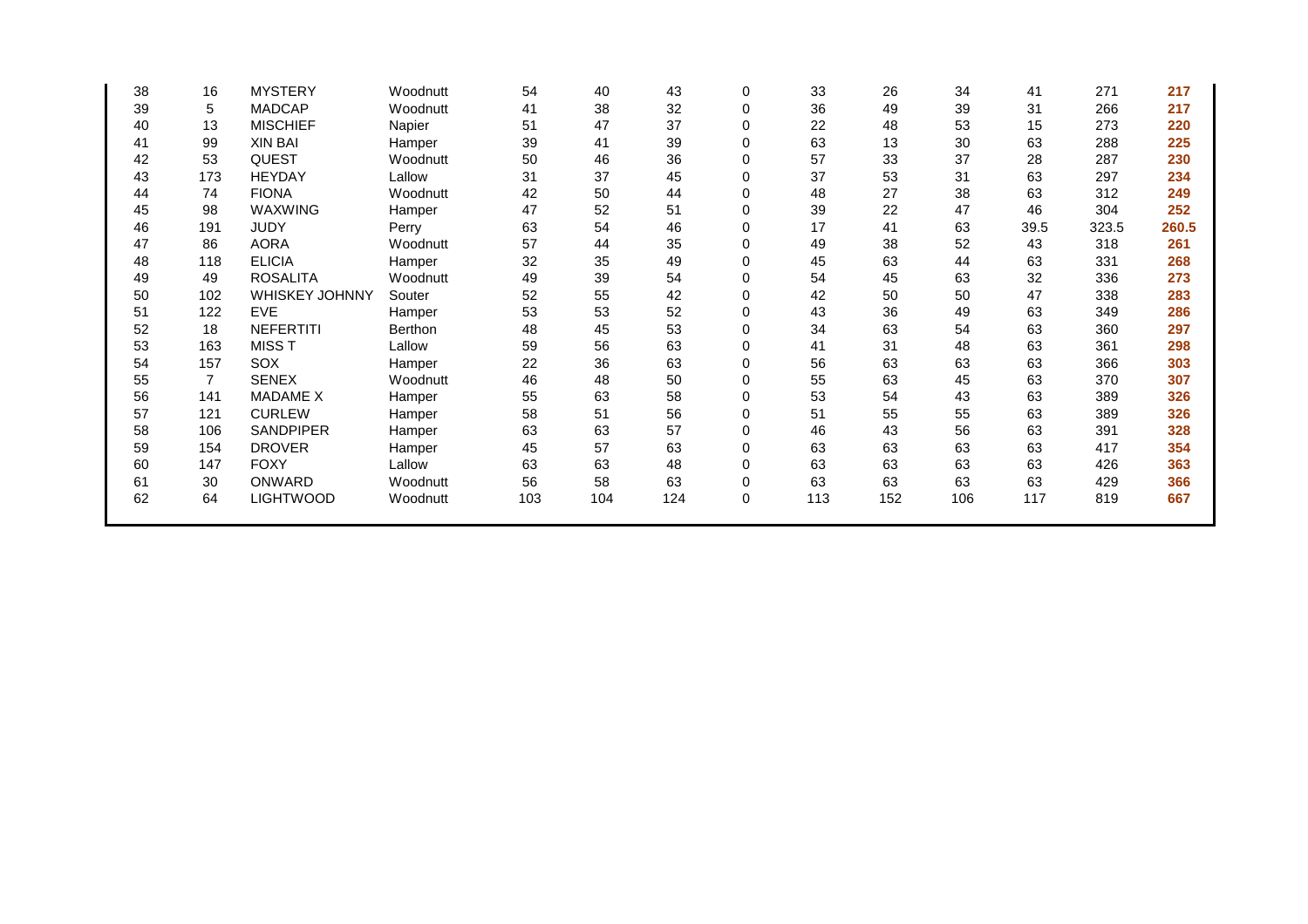## **Phillipson Challenge Shield**



| Div'n        | X              | <b>Boat Name</b>                              |       | Sat 1 | $\mathbf{x}$ | Sun                             | X            | Mon            | X                         | <b>Tue</b>  | <b>X</b>     | Wed | X            | Thu                      | X           | Fri | <b>X</b>           | Sat 2 | $\mathbf x$        | Total | Best 6 |
|--------------|----------------|-----------------------------------------------|-------|-------|--------------|---------------------------------|--------------|----------------|---------------------------|-------------|--------------|-----|--------------|--------------------------|-------------|-----|--------------------|-------|--------------------|-------|--------|
|              |                | <b>COWES DIVISION - 16 boats</b>              |       |       |              |                                 |              |                |                           |             |              |     |              |                          |             |     |                    |       |                    |       |        |
| C            | 75             | <b>DELIGHT</b>                                |       | 18    | $\mathbf{x}$ | 19                              | $\mathbf x$  | 3              | $\boldsymbol{\mathsf{x}}$ | 0           | X            | 27  | $\mathbf{x}$ | 24                       | $\mathbf x$ | 23  | $\mathbf x$        | 6     | $\mathbf x$        | 120   | 93     |
| С            | 73             | <b>ZEPHYR</b>                                 |       | 28    |              | 12                              | $\mathbf x$  | 12             | $\mathbf x$               | 0           | $\mathbf x$  | 11  | $\mathbf{x}$ | 35                       |             | 32  |                    | 29    | $\mathbf x$        | 159   | 124    |
| C            | 127            | <b>RACHEL</b>                                 |       | 37    |              | 43                              |              | $\overline{7}$ | $\mathbf x$               | 0           | $\mathbf x$  | 28  | $\mathbf{x}$ | 5                        | $\mathbf x$ | 21  | x                  | 34.5  | $\pmb{\mathsf{x}}$ | 175.5 | 132.5  |
| С            | 83             | <b>SEAMIST</b>                                |       | 25    | $\mathbf x$  | 30                              | $\mathbf{x}$ | 31             |                           | 0           | $\mathbf x$  | 31  |              | 30                       |             | 12  | $\mathbf{x}$       | 19    | $\mathbf{x}$       | 178   | 147    |
| $\mathsf{C}$ | 76             | <b>MYRTLE</b>                                 |       | 13    | $\mathbf{x}$ | 33                              | $\mathbf{x}$ | 19             | $\mathbf x$               | 0           | $\mathbf{x}$ | 38  |              | 46                       |             | 26  | $\mathbf{x}$       | 37    |                    | 212   | 166    |
| C            | 168            | PARTNERSHIP                                   |       | 23    | $\mathbf{x}$ | 34                              |              | 41             |                           | 0           | $\mathbf x$  | 47  |              | 34                       |             | 42  |                    | 39.5  |                    | 260.5 | 213.5  |
| С            | 99             | <b>XIN BAI</b>                                |       | 39    |              | 41                              |              | 39             |                           | 0           | $\mathbf{x}$ | 63  |              | 13                       | $\mathbf x$ | 30  |                    | 63    |                    | 288   | 225    |
| $\mathsf{C}$ | 173            | <b>HEYDAY</b>                                 |       | 31    |              | 37                              |              | 45             |                           | 0           | $\mathbf{x}$ | 37  |              | 53                       |             | 31  |                    | 63    |                    | 297   | 234    |
| $\mathsf{C}$ | 98             | WAXWING                                       |       | 47    |              | 52                              |              | 51             |                           | 0           | $\mathbf x$  | 39  |              | 22                       | $\mathbf x$ | 47  |                    | 46    |                    | 304   | 252    |
| $\mathsf{C}$ | 191            | JUDY                                          |       | 63    |              | 54                              |              | 46             |                           | 0           | $\mathbf{x}$ | 17  | $\mathbf x$  | 41                       |             | 63  |                    | 39.5  |                    | 323.5 | 260.5  |
| $\mathsf{C}$ | 86             | <b>AORA</b>                                   |       | 57    |              | 44                              |              | 35             |                           | 0           | $\mathbf{x}$ | 49  |              | 38                       |             | 52  |                    | 43    |                    | 318   | 261    |
| C            | 18             | <b>NEFERTITI</b>                              |       | 48    |              | 45                              |              | 53             |                           | 0           | $\mathbf{x}$ | 34  |              | 63                       |             | 54  |                    | 63    |                    | 360   | 297    |
| C            | $\overline{7}$ | <b>SENEX</b>                                  |       | 46    |              | 48                              |              | 50             |                           | 0           | $\mathbf{x}$ | 55  |              | 63                       |             | 45  |                    | 63    |                    | 370   | 307    |
| $\mathsf C$  | 121            | <b>CURLEW</b>                                 |       | 58    |              | 51                              |              | 56             |                           | 0           | $\mathbf{x}$ | 51  |              | 55                       |             | 55  |                    | 63    |                    | 389   | 326    |
| $\mathsf C$  | 106            | <b>SANDPIPER</b>                              |       | 63    |              | 63                              |              | 57             |                           | $\mathbf 0$ | $\mathbf{x}$ | 46  |              | 43                       |             | 56  |                    | 63    |                    | 391   | 328    |
| C            | 64             | <b>LIGHTWOOD</b>                              |       | 103   |              | 104                             |              | 124            |                           | $\Omega$    | $\mathbf{x}$ | 113 |              | 152                      |             | 106 |                    | 117   |                    | 819   | 667    |
|              |                | <b>Total for Best Four</b><br>Discard Day (x) |       | 79    |              | 94<br>$\boldsymbol{\mathsf{x}}$ |              | 41             |                           | 0           |              | 83  |              | 64                       |             | 82  |                    | 88.5  |                    |       |        |
|              |                | <b>Cumulative Total</b>                       | 437.5 |       |              |                                 |              |                |                           |             |              |     |              |                          |             |     |                    |       |                    |       |        |
|              |                | <b>HAMBLE DIVISION - 10 boats</b>             |       |       |              |                                 |              |                |                           |             |              |     |              |                          |             |     |                    |       |                    |       |        |
| H            | 166            | SWALLOW                                       |       | 16    | $\mathbf x$  | 8                               | $\mathbf x$  | 9              | $\pmb{\mathsf{x}}$        | 0           | $\mathbf x$  | 50  |              | 25                       | $\mathbf x$ | 25  | $\pmb{\mathsf{x}}$ | 8     | $\mathbf x$        | 141   | 91     |
| Н            | 124            | <b>KATHLEEN</b>                               |       | 14    | $\mathbf{x}$ | 14                              | $\mathbf{x}$ | 11             | $\mathbf x$               | 0           | $\mathbf x$  | 9   | $\mathbf x$  | 40                       |             | 10  | $\mathbf{x}$       | 42    |                    | 140   | 98     |
| Н            | 108            | <b>LEADING WIND</b>                           |       | 17    |              | 23                              | $\mathbf{x}$ | 5              | $\mathbf x$               | 0           | $\mathbf x$  | 63  |              | 11                       | $\mathbf x$ | 29  |                    | 13    | $\mathbf{x}$       | 161   | 98     |
| Н            | 22             | <b>SHRI</b>                                   |       | 4     | $\mathbf{x}$ | 21                              | $\mathbf x$  | 20             | $\mathbf x$               | 0           | $\mathbf x$  | 8   | $\mathbf x$  | 39                       | $\mathbf x$ | 22  | $\mathbf x$        | 30    |                    | 144   | 105    |
| н            | 144            | LA MOUETTE                                    |       | 10    | $\mathbf{x}$ | 26                              |              | 55             |                           | 0           | $\mathbf{x}$ | 18  | $\mathbf{x}$ | 23                       | $\mathbf x$ | 17  | $\mathbf{x}$       | 25    | $\mathbf{x}$       | 174   | 119    |
| н            | 54             | LARK                                          |       | 34    |              | 63                              |              | 40             |                           | 0           | $\mathbf{x}$ | 26  |              | 44                       |             | 36  |                    | 34.5  |                    | 277.5 | 214.5  |
| Н            | 13             | <b>MISCHIEF</b>                               |       | 51    |              | 47                              |              | 37             |                           | 0           | $\mathbf x$  | 22  | $\mathbf x$  | 48                       |             | 53  |                    | 15    | $\mathbf x$        | 273   | 220    |
| н            | 118            | <b>ELICIA</b>                                 |       | 32    |              | 35                              |              | 49             |                           | 0           | $\mathbf{x}$ | 45  |              | 63                       |             | 44  |                    | 63    |                    | 331   | 268    |
| Н            | 157            | SOX                                           |       | 22    |              | 36                              |              | 63             |                           | 0           | $\mathbf{x}$ | 56  |              | 63                       |             | 63  |                    | 63    |                    | 366   | 303    |
| H            | 30             | ONWARD                                        |       | 56    |              | 58                              |              | 63             |                           | $\mathbf 0$ | $\mathbf{x}$ | 63  |              | 63                       |             | 63  |                    | 63    |                    | 429   | 366    |
|              |                | <b>Total for Best Four</b><br>Discard Day (x) |       | 44    |              | 66                              |              | 45             |                           | 0           |              | 57  |              | 98<br>$\pmb{\mathsf{x}}$ |             | 74  |                    | 61    |                    |       |        |
|              |                | <b>Cumulative Total</b>                       | 347   |       |              |                                 |              |                |                           |             |              |     |              |                          |             |     |                    |       |                    |       |        |

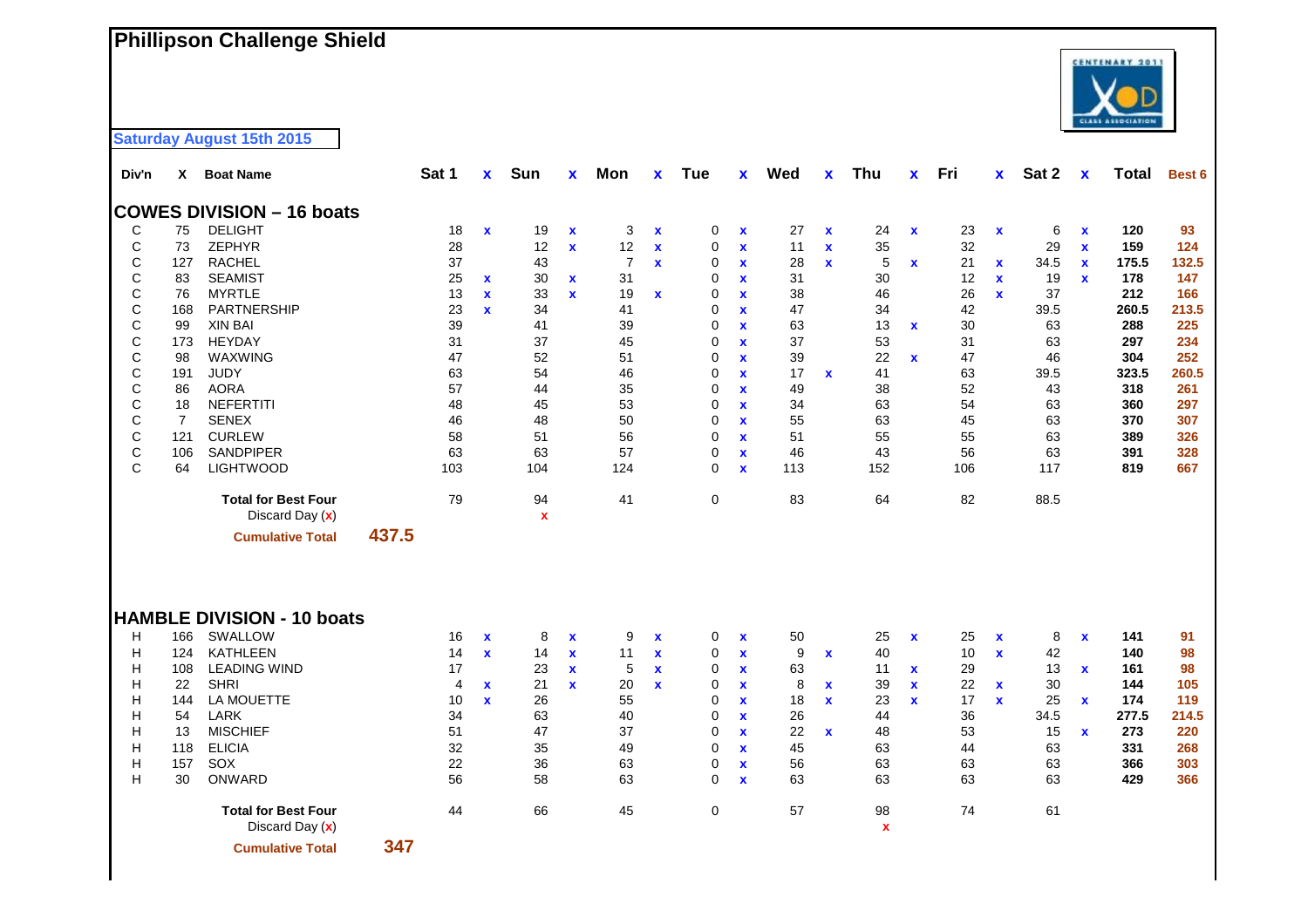|                                           | 80<br>26<br>50<br>174<br>91<br>186<br>172<br>188<br>189<br>78<br>177<br>152<br>141<br>154 | <b>ITCHENOR DIVISION - 14 boats</b><br>LASS<br><b>CATHERINE</b><br><b>XCITATION</b><br><b>FOXGLOVE</b><br><b>ASTRALITA</b><br><b>PHOENIX</b><br>LIZZ WHIZZ<br>PRINCESS JALINA<br><b>ONYX</b><br><b>OWAISSA</b><br><b>RELAXATION</b><br><b>BEAVER</b><br><b>MADAME X</b><br><b>DROVER</b> |     | 2<br>8<br>11<br>19<br>40<br>$\overline{7}$<br>29<br>5<br>12<br>36<br>38<br>20<br>55<br>45 | $\mathbf x$<br>$\mathbf{x}$<br>$\mathbf{x}$<br>$\mathbf{x}$  | 3<br>13<br>9<br>$\overline{7}$<br>10<br>24<br>$\overline{1}$<br>11<br>32<br>15<br>29<br>25<br>63<br>57 | $\mathbf x$<br>$\mathbf x$<br>$\mathbf x$<br>$\mathbf x$                 | 22<br>21<br>4<br>14<br>18<br>16<br>8<br>33<br>23<br>15<br>29<br>30<br>58<br>63 | $\mathbf x$<br>$\mathbf{x}$<br>$\mathbf x$<br>$\mathbf x$       | 0<br>0<br>0<br>0<br>0<br>0<br>0<br>0<br>0<br>0<br>0<br>0<br>0<br>0 | $\mathbf x$<br>$\mathbf x$<br>$\mathbf x$<br>$\mathbf x$<br>$\mathbf x$<br>$\mathbf x$<br>$\mathbf x$<br>$\mathbf x$<br>$\mathbf{x}$<br>$\mathbf x$<br>$\mathbf x$<br>$\mathbf x$<br>$\mathbf x$<br>$\mathbf x$ | $\overline{2}$<br>$\overline{7}$<br>5<br>19<br>12<br>35<br>6<br>14<br>21<br>32<br>4<br>52<br>53<br>63 | $\boldsymbol{\mathsf{x}}$<br>$\mathbf x$<br>$\mathbf x$<br>$\mathbf x$ | 3<br>2<br>37<br>8<br>12<br>6<br>15<br>51<br>29<br>42<br>28<br>32<br>54<br>63 | $\mathbf x$<br>$\mathbf{x}$<br>$\mathbf{x}$<br>$\mathbf x$   | $\overline{1}$<br>5<br>14<br>11<br>$\overline{7}$<br>9<br>40<br>27<br>13<br>18<br>24<br>35<br>43<br>63 | $\mathbf x$<br>$\mathbf{x}$<br>X<br>$\mathbf x$                         | 1<br>16<br>22<br>$\overline{7}$<br>21<br>20<br>26<br>9<br>4<br>10<br>14<br>45<br>63<br>63 | $\mathbf x$<br>$\mathbf x$<br>$\mathbf{x}$<br>$\mathbf{x}$                    | 34<br>72<br>102<br>85<br>120<br>117<br>125<br>150<br>134<br>168<br>166<br>239<br>389<br>417 | 12<br>51<br>65<br>66<br>80<br>82<br>85<br>99<br>102<br>126<br>128<br>187<br>326<br>354 |
|-------------------------------------------|-------------------------------------------------------------------------------------------|------------------------------------------------------------------------------------------------------------------------------------------------------------------------------------------------------------------------------------------------------------------------------------------|-----|-------------------------------------------------------------------------------------------|--------------------------------------------------------------|--------------------------------------------------------------------------------------------------------|--------------------------------------------------------------------------|--------------------------------------------------------------------------------|-----------------------------------------------------------------|--------------------------------------------------------------------|-----------------------------------------------------------------------------------------------------------------------------------------------------------------------------------------------------------------|-------------------------------------------------------------------------------------------------------|------------------------------------------------------------------------|------------------------------------------------------------------------------|--------------------------------------------------------------|--------------------------------------------------------------------------------------------------------|-------------------------------------------------------------------------|-------------------------------------------------------------------------------------------|-------------------------------------------------------------------------------|---------------------------------------------------------------------------------------------|----------------------------------------------------------------------------------------|
|                                           |                                                                                           | <b>Total for Best Four</b><br>Discard Day (x)<br><b>Cumulative Total</b>                                                                                                                                                                                                                 | 121 | 22                                                                                        |                                                              | 20                                                                                                     |                                                                          | 41<br>$\mathbf x$                                                              |                                                                 | 0                                                                  |                                                                                                                                                                                                                 | 17                                                                                                    |                                                                        | 19                                                                           |                                                              | 22                                                                                                     |                                                                         | 21                                                                                        |                                                                               |                                                                                             |                                                                                        |
| L<br>L<br>L<br>L<br>L<br>L<br>L<br>L<br>L | 48<br>32<br>57<br>183<br>164<br>161<br>16<br>5<br>53                                      | <b>LYMINGTON DIVISION - 9 boats</b><br>XL<br><b>IBEX</b><br><b>RED CORAL</b><br>CONDOR<br><b>DIANA</b><br>MAYDAY<br><b>MYSTERY</b><br><b>MADCAP</b><br>QUEST<br><b>Total for Best Four</b><br>Discard Day (x)<br><b>Cumulative Total</b>                                                 | 268 | 6<br>26<br>35<br>30<br>44<br>33<br>54<br>41<br>50<br>95<br>$\mathbf x$                    | $\mathbf x$<br>$\mathbf{x}$<br>$\mathbf{x}$<br>$\mathbf{x}$  | 16<br>6<br>42<br>27<br>28<br>17<br>40<br>38<br>46<br>66                                                | $\boldsymbol{\mathsf{x}}$<br>$\mathbf{x}$<br>$\mathbf x$<br>$\mathbf{x}$ | 1<br>6<br>10<br>$\overline{c}$<br>26<br>47<br>43<br>32<br>36<br>19             | $\mathbf x$<br>$\mathbf x$<br>$\mathbf x$<br>$\mathbf x$        | 0<br>0<br>0<br>0<br>0<br>0<br>0<br>0<br>0<br>$\mathbf 0$           | $\mathbf x$<br>$\mathbf x$<br>$\mathbf x$<br>$\mathbf x$<br>$\mathbf x$<br>$\mathbf x$<br>$\mathbf x$<br>$\mathbf x$<br>$\mathbf x$                                                                             | $\mathbf{1}$<br>3<br>15<br>30<br>10<br>40<br>33<br>36<br>57<br>29                                     | X<br>$\mathbf x$<br>$\mathbf x$<br>x                                   | 4<br>17<br>14<br>19<br>10<br>21<br>26<br>49<br>33<br>45                      | X<br>$\mathbf{x}$<br>$\mathbf{x}$<br>$\mathbf{x}$            | 15<br>$\overline{2}$<br>16<br>41<br>46<br>28<br>34<br>39<br>37<br>61                                   | $\mathbf x$<br>$\mathbf{x}$<br>$\mathbf x$<br>$\mathbf x$               | $\overline{c}$<br>12<br>27<br>11<br>33<br>23<br>41<br>31<br>28<br>48                      | $\mathbf x$<br>$\mathbf x$<br>$\mathbf x$<br>$\mathbf{x}$                     | 45<br>72<br>159<br>160<br>197<br>209<br>271<br>266<br>287                                   | 29<br>46<br>117<br>119<br>151<br>162<br>217<br>217<br>230                              |
| P<br>P<br>P<br>P<br>P                     | 58<br>123<br>61<br>51<br>74                                                               | <b>PARKSTONE DIVISION - 5 boats</b><br>MADELEINE<br>LARA<br>SILVER WIND<br>ATHENA<br><b>FIONA</b><br><b>Total for Best Four</b><br>Discard Day (x)<br><b>Cumulative Total</b>                                                                                                            | 463 | $\mathbf{1}$<br>27<br>21<br>24<br>42<br>73                                                | $\mathbf{x}$<br>$\mathbf{x}$<br>$\mathbf{x}$<br>$\mathbf{x}$ | 5<br>18<br>31<br>20<br>50<br>74                                                                        | $\mathbf x$<br>$\boldsymbol{\mathsf{x}}$<br>$\mathbf x$<br>$\mathbf x$   | 13<br>17<br>25<br>38<br>44<br>93                                               | $\mathbf x$<br>$\mathbf x$<br>$\mathbf x$<br>$\pmb{\mathsf{x}}$ | 0<br>0<br>0<br>0<br>0<br>0                                         | $\mathbf x$<br>$\mathbf x$<br>$\mathbf x$<br>$\pmb{\chi}$<br>$\mathbf x$                                                                                                                                        | 23<br>24<br>20<br>29<br>48<br>96<br>$\pmb{\mathsf{x}}$                                                | $\mathbf x$<br>$\boldsymbol{\mathsf{x}}$<br>$\mathbf x$<br>$\mathbf x$ | 47<br>20<br>16<br>18<br>27<br>81                                             | $\mathbf{x}$<br>$\mathbf{x}$<br>$\mathbf{x}$<br>$\mathbf{x}$ | 4<br>3<br>19<br>33<br>38<br>59                                                                         | $\mathbf x$<br>$\boldsymbol{\mathsf{x}}$<br>$\mathbf x$<br>$\pmb{\chi}$ | 18<br>5<br>24<br>36<br>63<br>83                                                           | $\mathbf x$<br>$\pmb{\mathsf{x}}$<br>$\pmb{\mathsf{x}}$<br>$\pmb{\mathsf{x}}$ | 111<br>114<br>156<br>198<br>312                                                             | 64<br>87<br>125<br>160<br>249                                                          |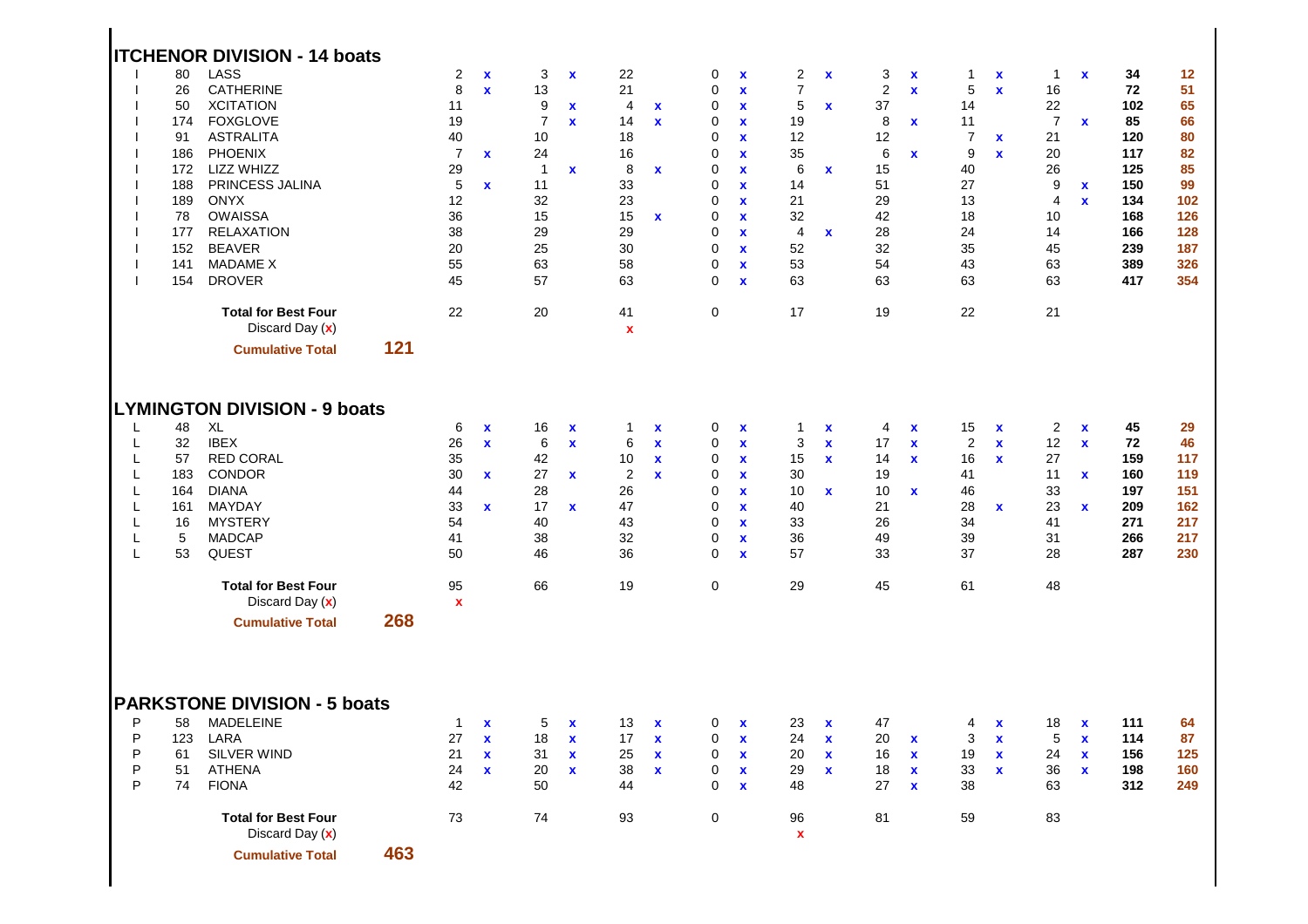|              |     | YARMOUTH DIVISION - 8 boats                     |     |     |              |     |              |          |              |              |              |     |              |    |              |     |             |     |              |     |     |
|--------------|-----|-------------------------------------------------|-----|-----|--------------|-----|--------------|----------|--------------|--------------|--------------|-----|--------------|----|--------------|-----|-------------|-----|--------------|-----|-----|
| ν            | 156 | <b>GLEAM</b>                                    |     | 15  | $\mathbf{x}$ | 2   | $\mathbf{x}$ | 34       | $\mathbf{x}$ | $\mathbf{0}$ | $\mathbf{x}$ | 16  | $\mathbf{x}$ | 9  | $\mathbf{x}$ | 8   | $\mathbf x$ | 3   | $\mathbf{x}$ | 87  | 53  |
| $\checkmark$ | 125 | ARROW                                           |     | 9   | $\mathbf{x}$ | 22  | $\mathbf{x}$ | 27       | $\mathbf{x}$ | $\mathbf{0}$ | $\mathbf{x}$ | 25  | $\mathbf{x}$ |    | $\mathbf{x}$ | 20  | $\mathbf x$ | 38  | $\mathbf{x}$ | 142 | 104 |
| Υ            | 115 | <b>MIX</b>                                      |     | 43  | $\mathbf{x}$ | 49  | $\mathbf{x}$ | 28       | $\mathbf{x}$ | $\Omega$     | $\mathbf{x}$ | 44  |              |    | $\mathbf{x}$ | 51  |             | 44  | $\mathbf{x}$ | 266 | 215 |
| $\checkmark$ | 49  | <b>ROSALITA</b>                                 |     | 49  | $\mathbf{x}$ | 39  | $\mathbf{x}$ | 54       |              | 0            | $\mathbf x$  | 54  |              | 45 |              | 63  |             | 32  | $\mathbf{x}$ | 336 | 273 |
| Υ            | 102 | <b>WHISKEY JOHNNY</b>                           |     | 52  |              | 55  |              | 42       | $\mathbf{x}$ | $\Omega$     | $\mathbf{x}$ | 42  | $\mathbf x$  | 50 |              | 50  |             | 47  |              | 338 | 283 |
| $\checkmark$ | 122 | <b>EVE</b>                                      |     | 53  |              | 53  |              | 52       |              | $\mathbf 0$  | $\mathbf{x}$ | 43  |              | 36 |              | 49  | $\mathbf x$ | 63  |              | 349 | 286 |
| $\checkmark$ | 163 | MISS T                                          |     | 59  |              | 56  |              | 63       |              | $\Omega$     | $\mathbf{x}$ | 41  | $\mathbf{x}$ | 31 | $\mathbf{x}$ | 48  | $\mathbf x$ | 63  |              | 361 | 298 |
| $\checkmark$ | 147 | <b>FOXY</b>                                     |     | 63  |              | 63  |              | 48       |              | $\Omega$     | $\mathbf{x}$ | 63  |              | 63 |              | 63  |             | 63  |              | 426 | 363 |
|              |     | <b>Total for Best Four</b><br>Discard Day $(x)$ |     | 116 |              | 112 |              | 131<br>x |              | 0            |              | 124 |              | 48 |              | 125 |             | 117 |              |     |     |
|              |     | <b>Cumulative Total</b>                         | 642 |     |              |     |              |          |              |              |              |     |              |    |              |     |             |     |              |     |     |
|              |     |                                                 |     |     |              |     |              |          |              |              |              |     |              |    |              |     |             |     |              |     |     |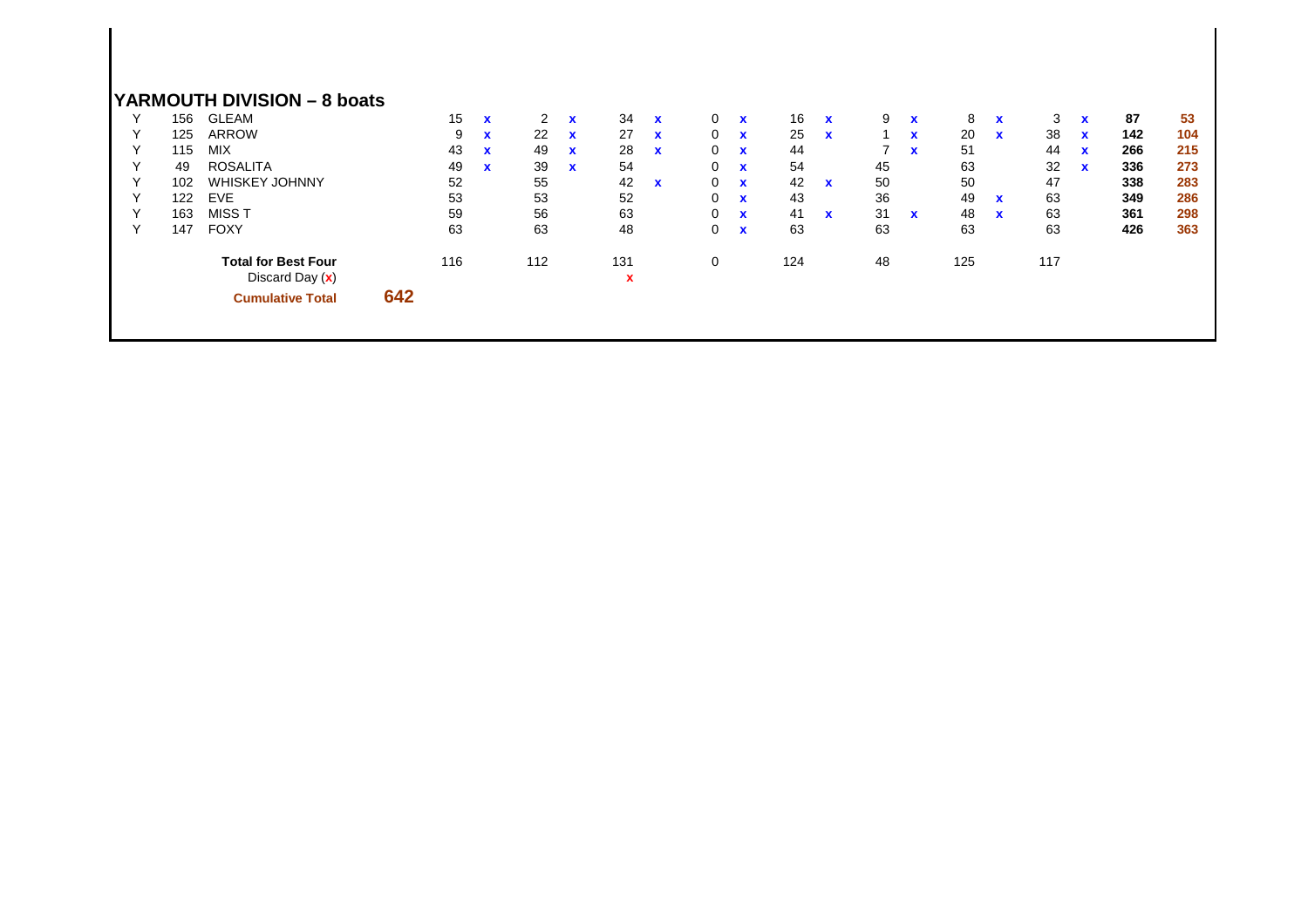| pos | <b>Name</b>        | Sat 1 | Sun | Mon | Tues | Wed | Thu | Fri | Sat 2 | Total | Best 6 |
|-----|--------------------|-------|-----|-----|------|-----|-----|-----|-------|-------|--------|
|     | <b>DELIGHT</b>     | 18    | 19  | 3   | 0    | 27  | 24  | 23  | 6     | 120   | 93     |
| 2   | PRINCESS JALINA    | 5     | 11  | 33  | 0    | 14  | 51  | 27  | 9     | 150   | 99     |
| 3   | <b>SILVER WIND</b> | 21    | 31  | 25  | 0    | 20  | 16  | 19  | 24    | 156   | 125    |
| 4   | <b>RELAXATION</b>  | 38    | 29  | 29  | 0    | 4   | 28  | 24  | 14    | 166   | 128    |
| 5   | <b>ATHENA</b>      | 24    | 20  | 38  | 0    | 29  | 18  | 33  | 36    | 198   | 160    |
| 6   | <b>MYSTERY</b>     | 54    | 40  | 43  | 0    | 33  | 26  | 34  | 41    | 271   | 217    |
| 7   | <b>QUEST</b>       | 50    | 46  | 36  | 0    | 57  | 33  | 37  | 28    | 287   | 230    |
| 8   | <b>FIONA</b>       | 42    | 50  | 44  | 0    | 48  | 27  | 38  | 63    | 312   | 249    |
| 9   | <b>WAXWING</b>     | 47    | 52  | 51  | 0    | 39  | 22  | 47  | 46    | 304   | 252    |
| 10  | <b>JUDY</b>        | 63    | 54  | 46  | 0    | 17  | 41  | 63  | 39.5  | 323.5 | 260.5  |
| 11  | <b>MADAME X</b>    | 55    | 63  | 58  | 0    | 53  | 54  | 43  | 63    | 389   | 326    |
| 12  | <b>FOXY</b>        | 63    | 63  | 48  | 0    | 63  | 63  | 63  | 63    | 426   | 363    |

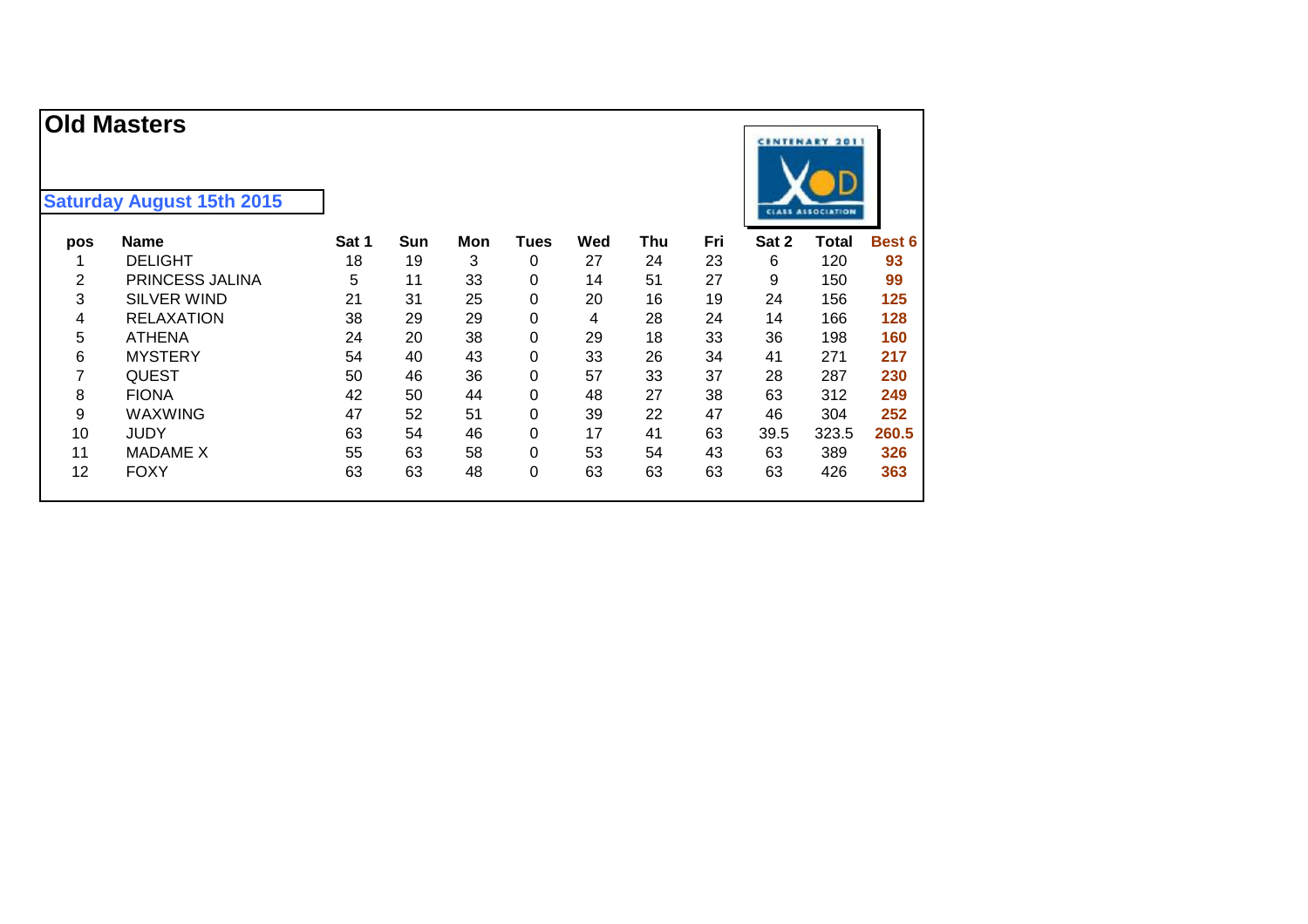## **Alex Jones Veterans Cup I**

**Saturday August 15th 2015**

| pos | <b>Name</b>      | Sat 1 | Sun | Mon | Tues | Wed | Thu | Fri | Sat 2 | Total | <b>Best 6</b> |
|-----|------------------|-------|-----|-----|------|-----|-----|-----|-------|-------|---------------|
|     | <b>XCITATION</b> | 11    | 9   | 4   | 0    | 5   | 37  | 14  | 22    | 102   | 65            |
| ົ   | <b>SHRI</b>      |       | 21  | 20  | 0    | 8   | 39  | 22  | 30    | 144   | 105           |
| 3   | <b>MYSTERY</b>   | 54    | 40  | 43  |      | 33  | 26  | 34  | 41    | 271   | 217           |
| 4   | <b>MADCAP</b>    | 41    | 38  | 32  |      | 36  | 49  | 39  | 31    | 266   | 217           |
| 5   | <b>MISCHIEF</b>  | 51    | 47  | 37  | 0    | 22  | 48  | 53  | 15    | 273   | 220           |
| 6   | <b>ROSALITA</b>  | 49    | 39  | 54  |      | 54  | 45  | 63  | 32    | 336   | 273           |
|     | <b>NEFERTITI</b> | 48    | 45  | 53  |      | 34  | 63  | 54  | 63    | 360   | 297           |
| 8   | <b>SENEX</b>     | 46    | 48  | 50  |      | 55  | 63  | 45  | 63    | 370   | 307           |
| 9   | <b>ONWARD</b>    | 56    | 58  | 63  |      | 63  | 63  | 63  | 63    | 429   | 366           |
| 10  | XL               | 6     | 16  |     | 0    |     | 4   | 15  | ົ     | 45    | 29            |
| 11  | <b>IBEX</b>      | 26    | 6   | 6   |      | 3   | 17  | 2   | 12    | 72    | 46            |
| 12  | <b>CATHERINE</b> | 8     | 13  | 21  |      |     | 0   |     | 16    | 72    | 51            |

#### **Alex Jones Veterans Cup II**

| pos | <b>Name</b>        | Sat 1 | Sun | Mon | Tues | Wed | Thu | Fri | Sat 2 | Total | <b>Best 6</b> |
|-----|--------------------|-------|-----|-----|------|-----|-----|-----|-------|-------|---------------|
|     | <b>DELIGHT</b>     | 18    | 19  | 3   | 0    | 27  | 24  | 23  | 6     | 120   | 93            |
| 2   | <b>RED CORAL</b>   | 35    | 42  | 10  | 0    | 15  | 14  | 16  | 27    | 159   | 117           |
| 3   | <b>ZEPHYR</b>      | 28    | 12  | 12  | 0    | 11  | 35  | 32  | 29    | 159   | 124           |
| 4   | <b>SILVER WIND</b> | 21    | 31  | 25  | 0    | 20  | 16  | 19  | 24    | 156   | 125           |
| 5   | <b>OWAISSA</b>     | 36    | 15  | 15  | 0    | 32  | 42  | 18  | 10    | 168   | 126           |
| 6   | <b>ATHENA</b>      | 24    | 20  | 38  | 0    | 29  | 18  | 33  | 36    | 198   | 160           |
|     | <b>MYRTLE</b>      | 13    | 33  | 19  | 0    | 38  | 46  | 26  | 37    | 212   | 166           |
| 8   | <b>QUEST</b>       | 50    | 46  | 36  | 0    | 57  | 33  | 37  | 28    | 287   | 230           |
| 9   | <b>FIONA</b>       | 42    | 50  | 44  | 0    | 48  | 27  | 38  | 63    | 312   | 249           |
| 10  | <b>LIGHTWOOD</b>   | 103   | 104 | 124 | 0    | 113 | 152 | 106 | 117   | 819   | 667           |
| 11  | <b>MADELEINE</b>   |       | 5   | 13  | 0    | 23  | 47  | 4   | 18    | 111   | 64            |
|     |                    |       |     |     |      |     |     |     |       |       |               |



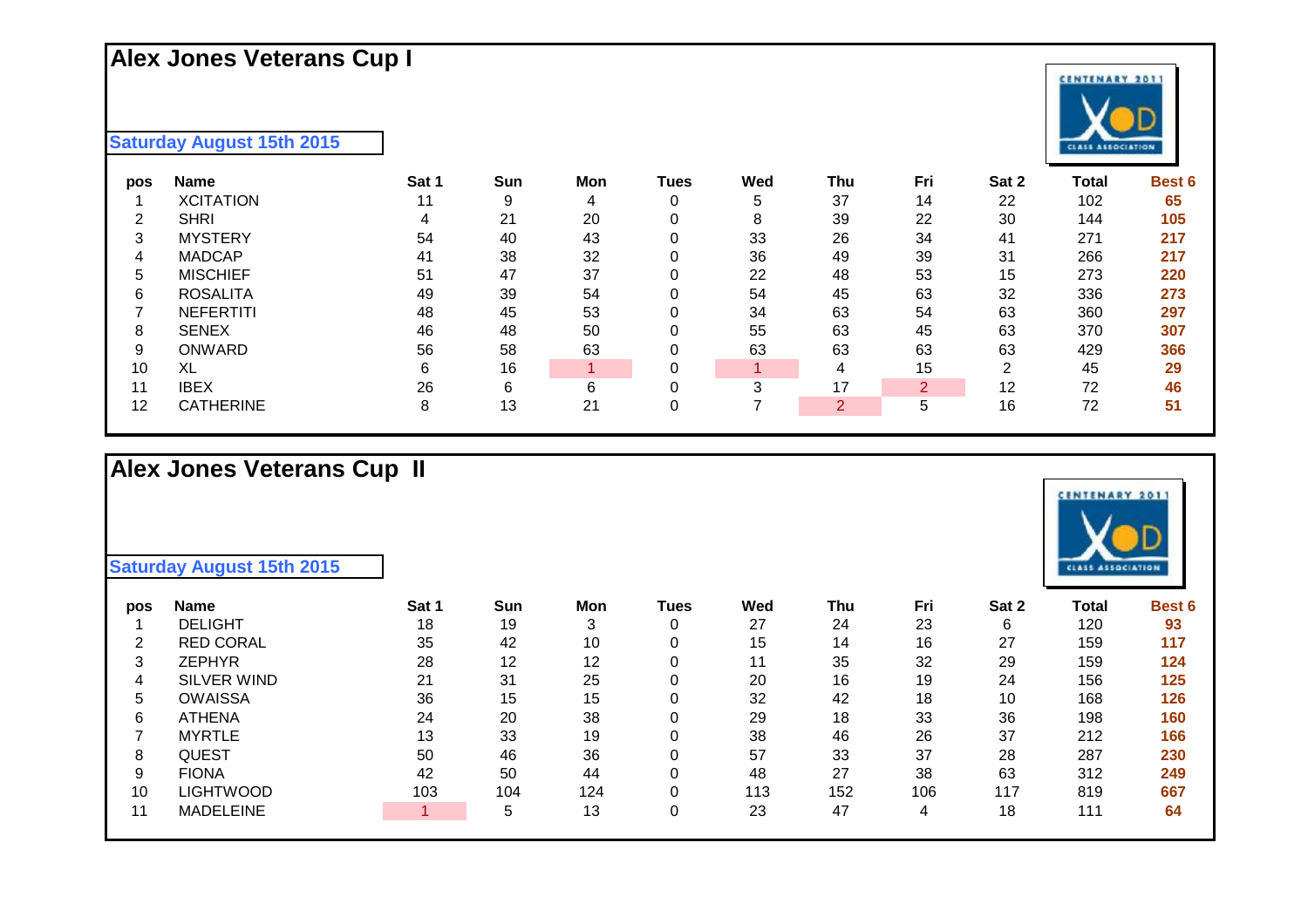# **Alex Jones Veterans Cup III**

#### **Saturday August 15th 2015**

| pos | <b>Name</b>           | Sat 1 | Sun | Mon | Tues | Wed           | Thu | Fri | Sat 2 | Total | <b>Best 6</b> |
|-----|-----------------------|-------|-----|-----|------|---------------|-----|-----|-------|-------|---------------|
|     | <b>ASTRALITA</b>      | 40    | 10  | 18  |      | 12            | 12  |     | 21    | 120   | 80            |
| ⌒   | LEADING WIND          | 17    | 23  | 5   |      | 63            | 11  | 29  | 13    | 161   | 98            |
| ົ   | <b>SEAMIST</b>        | 25    | 30  | 31  |      | 31            | 30  | 12  | 19    | 178   | 147           |
|     | <b>XIN BAI</b>        | 39    | 41  | 39  |      | 63            | 13  | 30  | 63    | 288   | 225           |
|     | WAXWING               | 47    | 52  | 51  |      | 39            | 22  | 47  | 46    | 304   | 252           |
| 6   | <b>AORA</b>           | 57    | 44  | 35  |      | 49            | 38  | 52  | 43    | 318   | 261           |
|     | <b>WHISKEY JOHNNY</b> | 52    | 55  | 42  |      | 42            | 50  | 50  | 47    | 338   | 283           |
| 8   | <b>SANDPIPER</b>      | 63    | 63  | 57  |      | 46            | 43  | 56  | 63    | 391   | 328           |
|     | ∟ASS                  |       | 3   | 22  |      | $\mathcal{D}$ | 3   |     |       | 34    | 12            |
|     |                       |       |     |     |      |               |     |     |       |       |               |

#### **Alex Jones Veterans Cup IV**

| pos    | <b>Name</b>     | Sat 1 | Sun | Mon | Tues | Wed | Thu | Fri | Sat 2 | Total | <b>Best 6</b> |
|--------|-----------------|-------|-----|-----|------|-----|-----|-----|-------|-------|---------------|
|        | LARA            | 27    | 18  | 17  |      | 24  | 20  | 3   | 5     | 114   | 87            |
| ົ      | <b>KATHLEEN</b> | 14    | 14  | 11  |      | 9   | 40  | 10  | 42    | 140   | 98            |
| ົ<br>đ | <b>RACHEL</b>   | 37    | 43  |     |      | 28  | 5   | 21  | 34.5  | 175.5 | 132.5         |
| 4      | <b>MIX</b>      | 43    | 49  | 28  |      | 44  |     | 51  | 44    | 266   | 215           |
| 5      | <b>ELICIA</b>   | 32    | 35  | 49  |      | 45  | 63  | 44  | 63    | 331   | 268           |
| 6      | <b>EVE</b>      | 53    | 53  | 52  |      | 43  | 36  | 49  | 63    | 349   | 286           |
|        | <b>CURLEW</b>   | 58    | 51  | 56  |      | 51  | 55  | 55  | 63    | 389   | 326           |
| 8      | <b>ARROW</b>    | 9     | 22  | 27  |      | 25  |     | 20  | 38    | 142   | 104           |



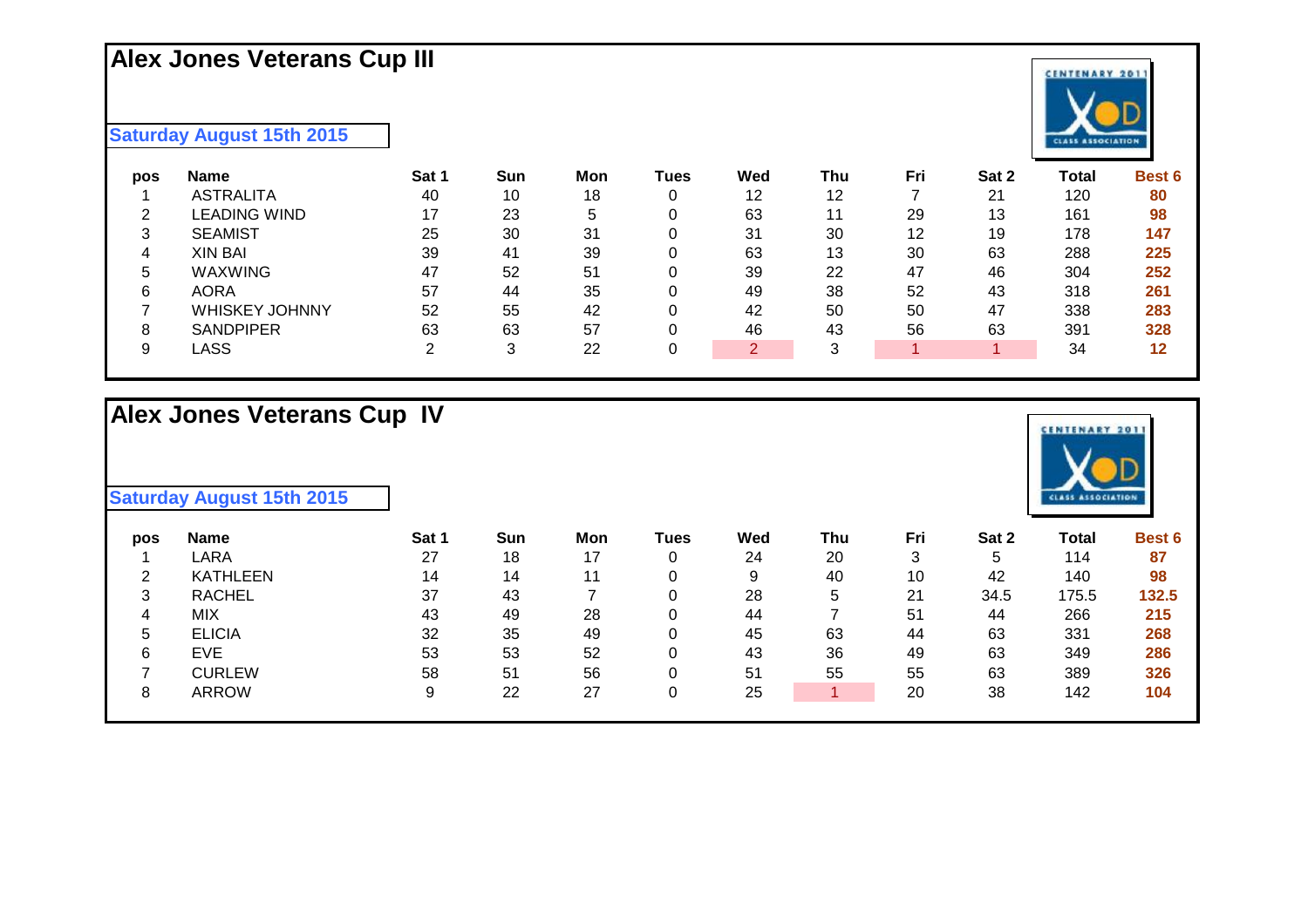|     | <b>Captain's Crystal</b><br><b>Saturday August 15th 2015</b> |       |     |     |             |     |     |     |       | <b>CENTENARY 2011</b><br><b>CLASS ASSOCIATION</b> |        |
|-----|--------------------------------------------------------------|-------|-----|-----|-------------|-----|-----|-----|-------|---------------------------------------------------|--------|
| pos | <b>Name</b>                                                  | Sat 1 | Sun | Mon | <b>Tues</b> | Wed | Thu | Fri | Sat 2 | Total                                             | Best 6 |
|     | <b>LASS</b>                                                  | 2     | 3   | 22  | 0           | 2   | 3   | 1   | 1     | 34                                                | 12     |
| 2   | <b>DELIGHT</b>                                               | 18    | 19  | 3   | 0           | 27  | 24  | 23  | 6     | 120                                               | 93     |
| 3   | <b>ARROW</b>                                                 | 9     | 22  | 27  | 0           | 25  | 1   | 20  | 38    | 142                                               | 104    |
| 4   | <b>SILVER WIND</b>                                           | 21    | 31  | 25  | 0           | 20  | 16  | 19  | 24    | 156                                               | 125    |
| 5   | <b>RELAXATION</b>                                            | 38    | 29  | 29  | 0           | 4   | 28  | 24  | 14    | 166                                               | 128    |
| 6   | <b>BEAVER</b>                                                | 20    | 25  | 30  | 0           | 52  | 32  | 35  | 45    | 239                                               | 187    |
| 7   | <b>PARTNERSHIP</b>                                           | 23    | 34  | 41  | 0           | 47  | 34  | 42  | 39.5  | 260.5                                             | 213.5  |
| 8   | <b>MIX</b>                                                   | 43    | 49  | 28  | 0           | 44  | 7   | 51  | 44    | 266                                               | 215    |
| 9   | <b>MYSTERY</b>                                               | 54    | 40  | 43  | 0           | 33  | 26  | 34  | 41    | 271                                               | 217    |
| 10  | <b>JUDY</b>                                                  | 63    | 54  | 46  | 0           | 17  | 41  | 63  | 39.5  | 323.5                                             | 260.5  |
| 11  | <b>AORA</b>                                                  | 57    | 44  | 35  | 0           | 49  | 38  | 52  | 43    | 318                                               | 261    |
| 12  | <b>ELICIA</b>                                                | 32    | 35  | 49  | 0           | 45  | 63  | 44  | 63    | 331                                               | 268    |
| 13  | <b>MADAME X</b>                                              | 55    | 63  | 58  | 0           | 53  | 54  | 43  | 63    | 389                                               | 326    |
| 14  | <b>CURLEW</b>                                                | 58    | 51  | 56  | 0           | 51  | 55  | 55  | 63    | 389                                               | 326    |
| 15  | <b>FOXY</b>                                                  | 63    | 63  | 48  | 0           | 63  | 63  | 63  | 63    | 426                                               | 363    |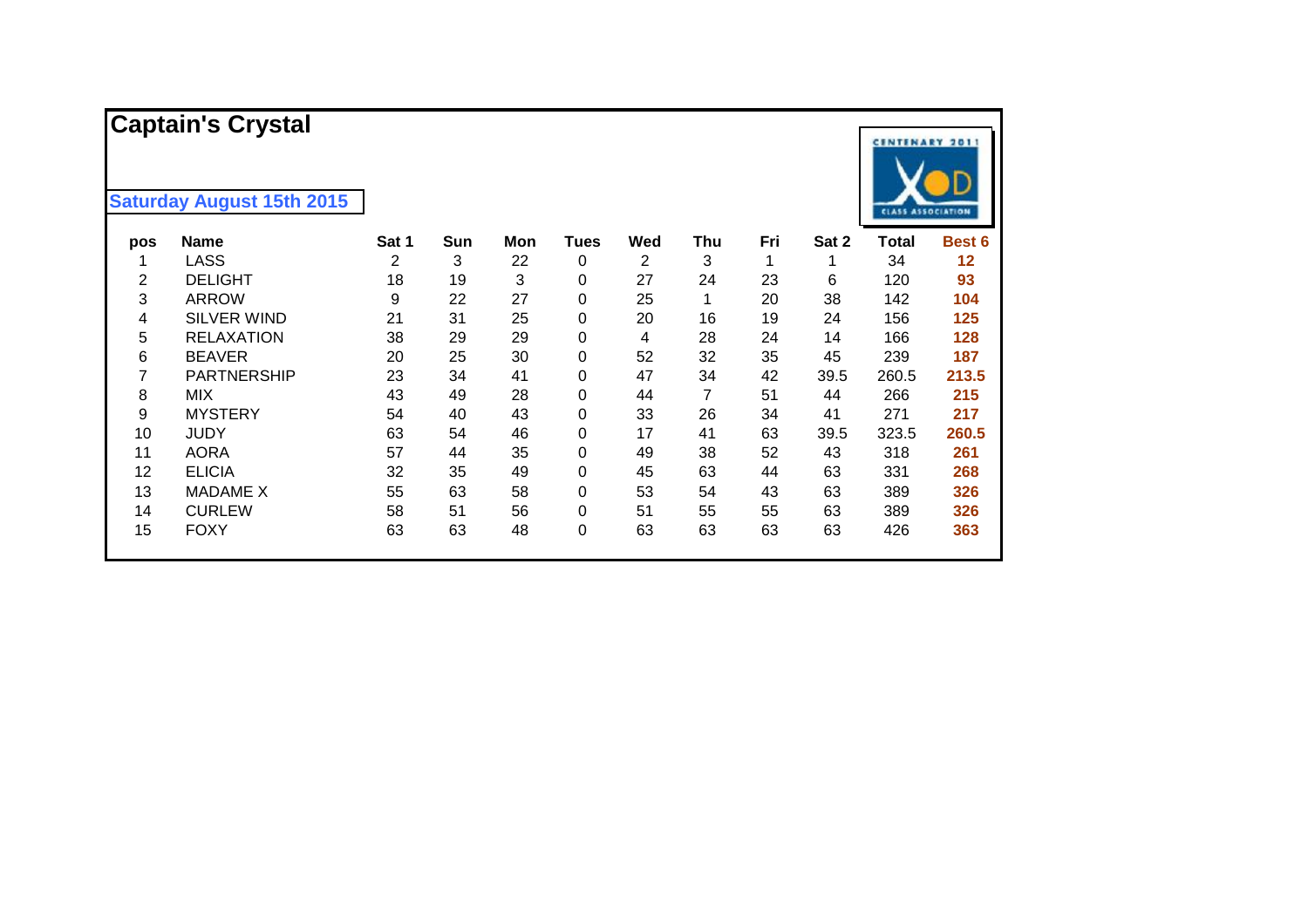|     | <b>Ladies Trophy</b><br><b>Saturday August 15th 2015</b> |       |     |     |             |     |     |     |       | <b>CENTENARY 2011</b><br><b>CLASS ASSOCIATION</b> |               |
|-----|----------------------------------------------------------|-------|-----|-----|-------------|-----|-----|-----|-------|---------------------------------------------------|---------------|
| pos | <b>Name</b>                                              | Sat 1 | Sun | Mon | <b>Tues</b> | Wed | Thu | Fri | Sat 2 | Total                                             | <b>Best 6</b> |
|     | <b>RACHEL</b>                                            | 37    | 43  |     | 0           | 28  | 5   | 21  | 34.5  | 175.5                                             | 132.5         |
| 2   | <b>MYRTLE</b>                                            | 13    | 33  | 19  | 0           | 38  | 46  | 26  | 37    | 212                                               | 166           |
| 3   | <b>HEYDAY</b>                                            | 31    | 37  | 45  | 0           | 37  | 53  | 31  | 63    | 297                                               | 234           |
| 4   | <b>AORA</b>                                              | 57    | 44  | 35  | 0           | 49  | 38  | 52  | 43    | 318                                               | 261           |
| 5   | <b>SOX</b>                                               | 22    | 36  | 63  | 0           | 56  | 63  | 63  | 63    | 366                                               | 303           |

| XOD Under 25 Cup<br><b>Saturday August 15th 2015</b> |       |     |     |      |     |     |     |       | TENARY 201 |        |
|------------------------------------------------------|-------|-----|-----|------|-----|-----|-----|-------|------------|--------|
| Name<br>pos                                          | Sat 1 | Sun | Mon | Tues | Wed | Thu | Fri | Sat 2 | Total      | Best 6 |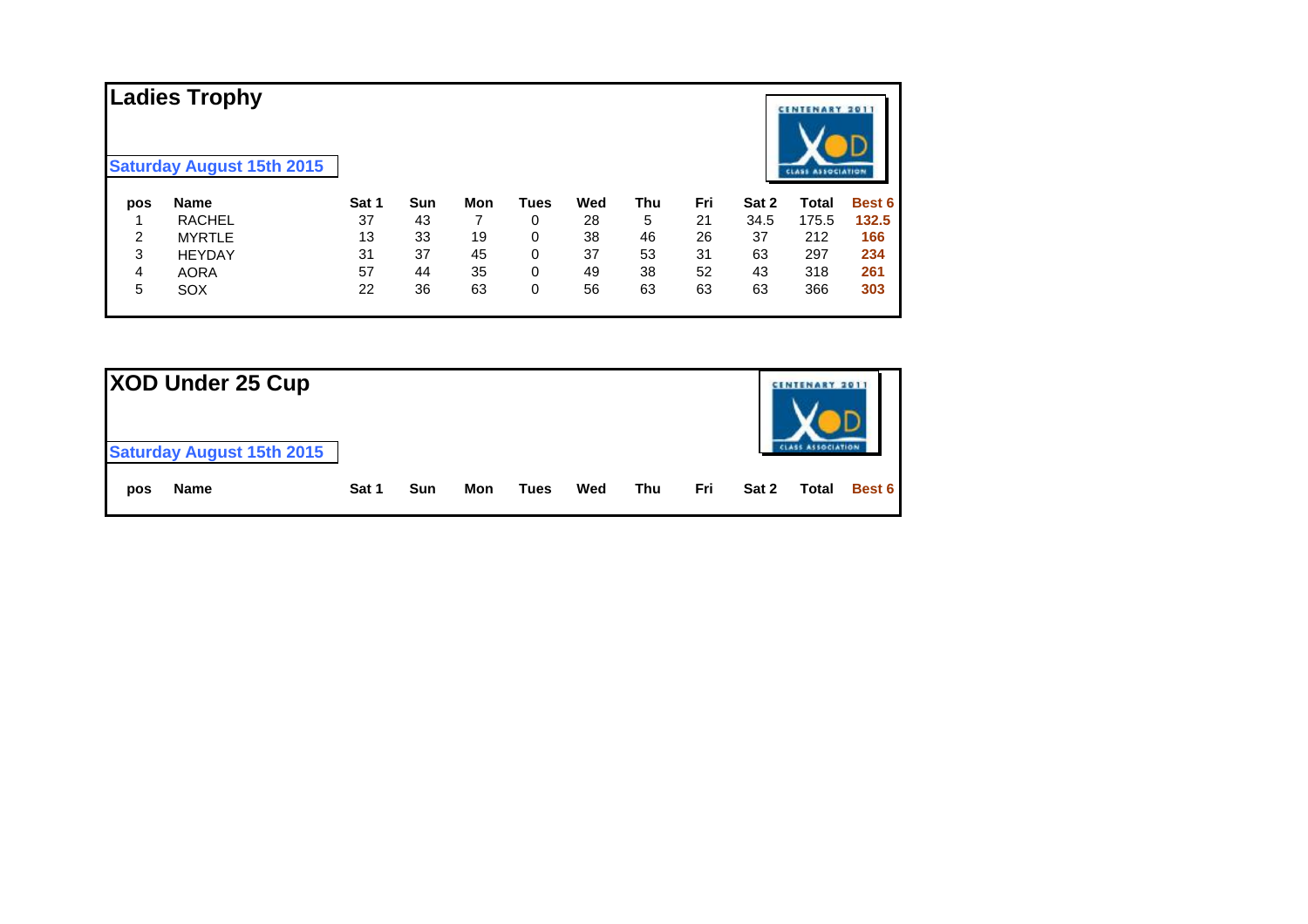#### **Lifeboat Spoons**



| pos            | Name                | Sat 1        | Sun          | Mon            | <b>Tues</b> | Wed            | Thu            | Fri            | Sat 2 | <b>Total</b> | Best 6 |
|----------------|---------------------|--------------|--------------|----------------|-------------|----------------|----------------|----------------|-------|--------------|--------|
| $\mathbf{1}$   | SWALLOW             | 16           | 8            | 9              | 0           | 50             | 25             | 25             | 8     | 141          | 91     |
| $\overline{2}$ | <b>LEADING WIND</b> | 17           | 23           | 5              | 0           | 63             | 11             | 29             | 13    | 161          | 98     |
| 3              | <b>KATHLEEN</b>     | 14           | 14           | 11             | 0           | 9              | 40             | 10             | 42    | 140          | 98     |
| 4              | <b>ONYX</b>         | 12           | 32           | 23             | 0           | 21             | 29             | 13             | 4     | 134          | 102    |
| 5              | <b>SHRI</b>         | 4            | 21           | 20             | 0           | 8              | 39             | 22             | 30    | 144          | 105    |
| 6              | <b>RED CORAL</b>    | 35           | 42           | 10             | 0           | 15             | 14             | 16             | 27    | 159          | 117    |
| $\overline{7}$ | LA MOUETTE          | 10           | 26           | 55             | 0           | 18             | 23             | 17             | 25    | 174          | 119    |
| 8              | SILVER WIND         | 21           | 31           | 25             | 0           | 20             | 16             | 19             | 24    | 156          | 125    |
| 9              | <b>RELAXATION</b>   | 38           | 29           | 29             | 0           | $\overline{4}$ | 28             | 24             | 14    | 166          | 128    |
| 10             | <b>RACHEL</b>       | 37           | 43           | $\overline{7}$ | 0           | 28             | 5              | 21             | 34.5  | 175.5        | 132.5  |
| 11             | <b>SEAMIST</b>      | 25           | 30           | 31             | 0           | 31             | 30             | 12             | 19    | 178          | 147    |
| 12             | <b>DIANA</b>        | 44           | 28           | 26             | 0           | 10             | 10             | 46             | 33    | 197          | 151    |
| 13             | <b>ATHENA</b>       | 24           | 20           | 38             | 0           | 29             | 18             | 33             | 36    | 198          | 160    |
| 14             | MAYDAY              | 33           | 17           | 47             | 0           | 40             | 21             | 28             | 23    | 209          | 162    |
| 15             | <b>BEAVER</b>       | 20           | 25           | 30             | 0           | 52             | 32             | 35             | 45    | 239          | 187    |
| 16             | <b>PARTNERSHIP</b>  | 23           | 34           | 41             | 0           | 47             | 34             | 42             | 39.5  | 260.5        | 213.5  |
| 17             | <b>MIX</b>          | 43           | 49           | 28             | 0           | 44             | $\overline{7}$ | 51             | 44    | 266          | 215    |
| 18             | <b>MYSTERY</b>      | 54           | 40           | 43             | 0           | 33             | 26             | 34             | 41    | 271          | 217    |
| 19             | <b>MADCAP</b>       | 41           | 38           | 32             | 0           | 36             | 49             | 39             | 31    | 266          | 217    |
| 20             | <b>MISCHIEF</b>     | 51           | 47           | 37             | 0           | 22             | 48             | 53             | 15    | 273          | 220    |
| 21             | <b>XIN BAI</b>      | 39           | 41           | 39             | 0           | 63             | 13             | 30             | 63    | 288          | 225    |
| 22             | <b>QUEST</b>        | 50           | 46           | 36             | 0           | 57             | 33             | 37             | 28    | 287          | 230    |
| 23             | <b>HEYDAY</b>       | 31           | 37           | 45             | 0           | 37             | 53             | 31             | 63    | 297          | 234    |
| 24             | <b>FIONA</b>        | 42           | 50           | 44             | 0           | 48             | 27             | 38             | 63    | 312          | 249    |
| 25             | WAXWING             | 47           | 52           | 51             | 0           | 39             | 22             | 47             | 46    | 304          | 252    |
| 26             | <b>JUDY</b>         | 63           | 54           | 46             | 0           | 17             | 41             | 63             | 39.5  | 323.5        | 260.5  |
| 27             | <b>AORA</b>         | 57           | 44           | 35             | 0           | 49             | 38             | 52             | 43    | 318          | 261    |
| 28             | <b>ELICIA</b>       | 32           | 35           | 49             | 0           | 45             | 63             | 44             | 63    | 331          | 268    |
| 29             | <b>ROSALITA</b>     | 49           | 39           | 54             | 0           | 54             | 45             | 63             | 32    | 336          | 273    |
| 30             | WHISKEY JOHNNY      | 52           | 55           | 42             | 0           | 42             | 50             | 50             | 47    | 338          | 283    |
| 31             | <b>EVE</b>          | 53           | 53           | 52             | 0           | 43             | 36             | 49             | 63    | 349          | 286    |
| 32             | <b>NEFERTITI</b>    | 48           | 45           | 53             | 0           | 34             | 63             | 54             | 63    | 360          | 297    |
| 33             | SOX                 | 22           | 36           | 63             | 0           | 56             | 63             | 63             | 63    | 366          | 303    |
| 34             | <b>SENEX</b>        | 46           | 48           | 50             | 0           | 55             | 63             | 45             | 63    | 370          | 307    |
| 35             | <b>MADAME X</b>     | 55           | 63           | 58             | 0           | 53             | 54             | 43             | 63    | 389          | 326    |
| 36             | <b>CURLEW</b>       | 58           | 51           | 56             | 0           | 51             | 55             | 55             | 63    | 389          | 326    |
| 37             | <b>SANDPIPER</b>    | 63           | 63           | 57             | 0           | 46             | 43             | 56             | 63    | 391          | 328    |
| 38             | <b>DROVER</b>       | 45           | 57           | 63             | 0           | 63             | 63             | 63             | 63    | 417          | 354    |
| 39             | <b>FOXY</b>         | 63           | 63           | 48             | 0           | 63             | 63             | 63             | 63    | 426          | 363    |
| 40             | <b>ONWARD</b>       | 56           | 58           | 63             | 0           | 63             | 63             | 63             | 63    | 429          | 366    |
| 41             | <b>IBEX</b>         | 26           | 6            | 6              | 0           | 3              | 17             | $\overline{2}$ | 12    | 72           | 46     |
| 42             | <b>MADELEINE</b>    | $\mathbf{1}$ | 5            | 13             | 0           | 23             | $47\,$         | $\overline{4}$ | 18    | 111          | 64     |
| 43             | LIZZ WHIZZ          | 29           | $\mathbf{1}$ | 8              | 0           | 6              | 15             | 40             | 26    | 125          | 85     |
| 44             | CONDOR              | 30           | 27           | $\overline{2}$ | 0           | 30             | 19             | 41             | 11    | 160          | 119    |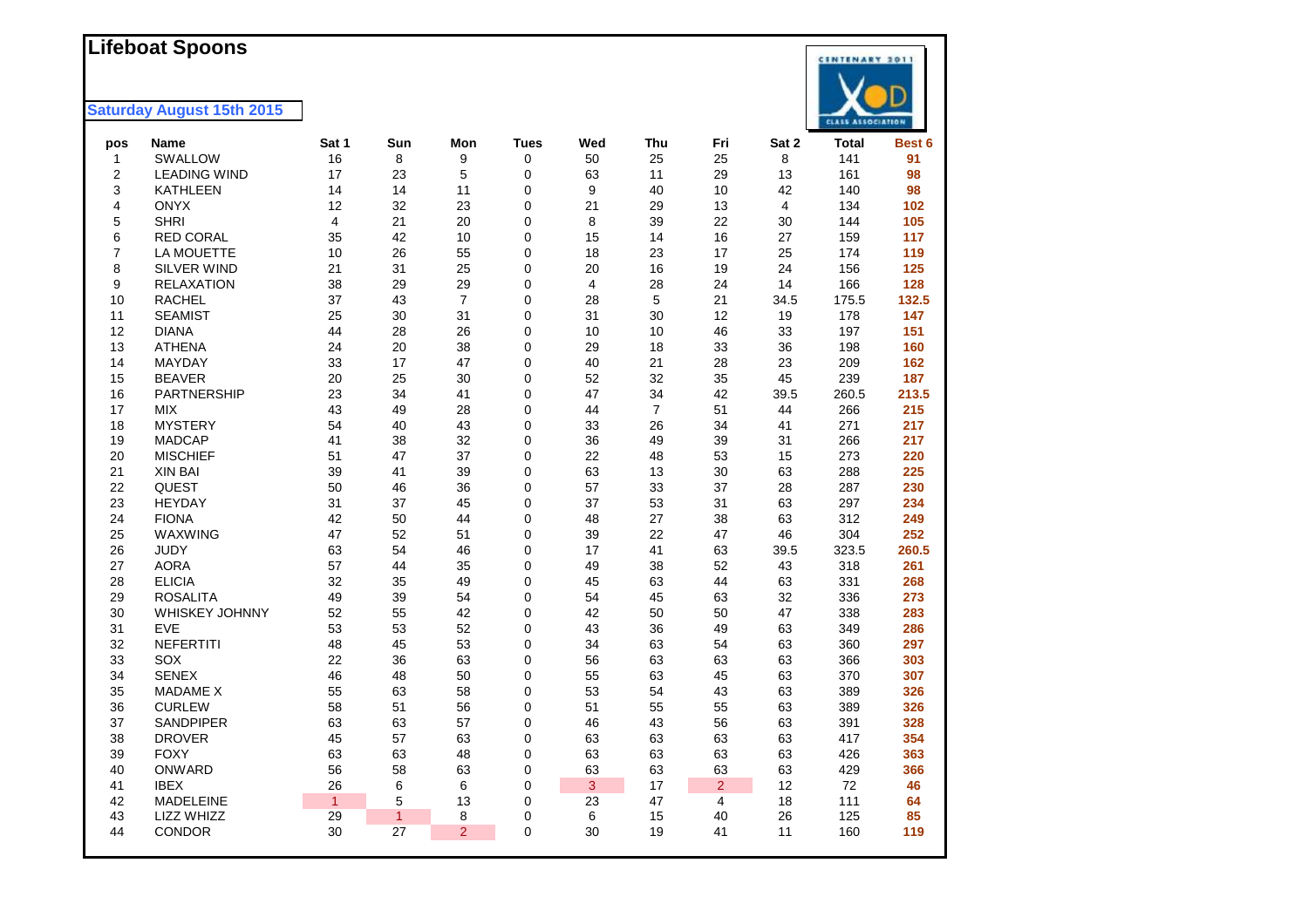# **Ron Rogers Bowl**

| pos            | <b>Name</b>                  | Fri            | Sat 2                   | <b>Total</b>   |
|----------------|------------------------------|----------------|-------------------------|----------------|
| 1              | <b>LASS</b>                  | 1              | 1                       | $\overline{2}$ |
| 2              | <b>LARA</b>                  | 3              | 5                       | 8              |
| 3              | <b>GLEAM</b>                 | 8              | 3                       | 11             |
| 4              | <b>IBEX</b>                  | $\overline{2}$ | 12                      | 14             |
| 5              | <b>XL</b>                    | 15             | $\overline{2}$          | 17             |
| 6              | <b>ONYX</b>                  | 13             | $\overline{\mathbf{4}}$ | 17             |
| $\overline{7}$ | <b>FOXGLOVE</b>              | 11             | $\overline{7}$          | 18             |
| 8              | <b>CATHERINE</b>             | 5              | 16                      | 21             |
| 9              | <b>MADELEINE</b>             | 4              | 18                      | 22             |
| 10             | <b>ASTRALITA</b>             | $\overline{7}$ | 21                      | 28             |
| 11             | <b>OWAISSA</b>               | 18             | 10                      | 28             |
| 12             | <b>DELIGHT</b>               | 23             | 6                       | 29             |
| 13             | <b>PHOENIX</b>               | 9              | 20                      | 29             |
| 14             | <b>SEAMIST</b>               | 12             | 19                      | 31             |
| 15             | <b>SWALLOW</b>               | 25             | 8                       | 33             |
| 16             | PRINCESS JALINA              | 27             | 9                       | 36             |
| 17             | <b>XCITATION</b>             | 14             | 22                      | 36             |
| 18             | <b>RELAXATION</b>            | 24             | 14                      | 38             |
| 19             | <b>LEADING WIND</b>          | 29             | 13                      | 42             |
| 20             | <b>LA MOUETTE</b>            | 17             | 25                      | 42             |
| 21             | <b>RED CORAL</b>             | 16             | 27                      | 43             |
| 22             | <b>SILVER WIND</b>           | 19             | 24                      | 43             |
| 23             | <b>MAYDAY</b>                | 28             | 23                      | 51             |
| 24             | <b>KATHLEEN</b>              | 10             | 42                      | 52             |
| 25             | <b>CONDOR</b>                | 41             | 11                      | 52             |
| 26<br>27       | <b>SHRI</b><br><b>RACHEL</b> | 22             | 30                      | 52             |
| 28             | <b>ARROW</b>                 | 21<br>20       | 34.5                    | 55.5           |
| 29             | <b>ZEPHYR</b>                | 32             | 38<br>29                | 58             |
| 30             | <b>MYRTLE</b>                | 26             | 37                      | 61<br>63       |
| 31             | QUEST                        | 37             | 28                      | 65             |
| 32             | LIZZ WHIZZ                   | 40             | 26                      | 66             |
| 33             | <b>MISCHIEF</b>              | 53             | 15                      | 68             |
| 34             | <b>ATHENA</b>                | 33             | 36                      | 69             |
| 35             | <b>MADCAP</b>                | 39             | 31                      | 70             |
| 36             | <b>LARK</b>                  | 36             | 34.5                    | 70.5           |
| 37             | <b>MYSTERY</b>               | 34             | 41                      | 75             |
| 38             | <b>DIANA</b>                 | 46             | 33                      | 79             |
| 39             | <b>BEAVER</b>                | 35             | 45                      | 80             |
| 40             | <b>PARTNERSHIP</b>           | 42             | 39.5                    | 81.5           |
| 41             | <b>XIN BAI</b>               | 30             | 63                      | 93             |
| 42             | WAXWING                      | 47             | 46                      | 93             |
| 43             | <b>HEYDAY</b>                | 31             | 63                      | 94             |
| 44             | <b>ROSALITA</b>              | 63             | 32                      | 95             |
| 45             | <b>AORA</b>                  | 52             | 43                      | 95             |

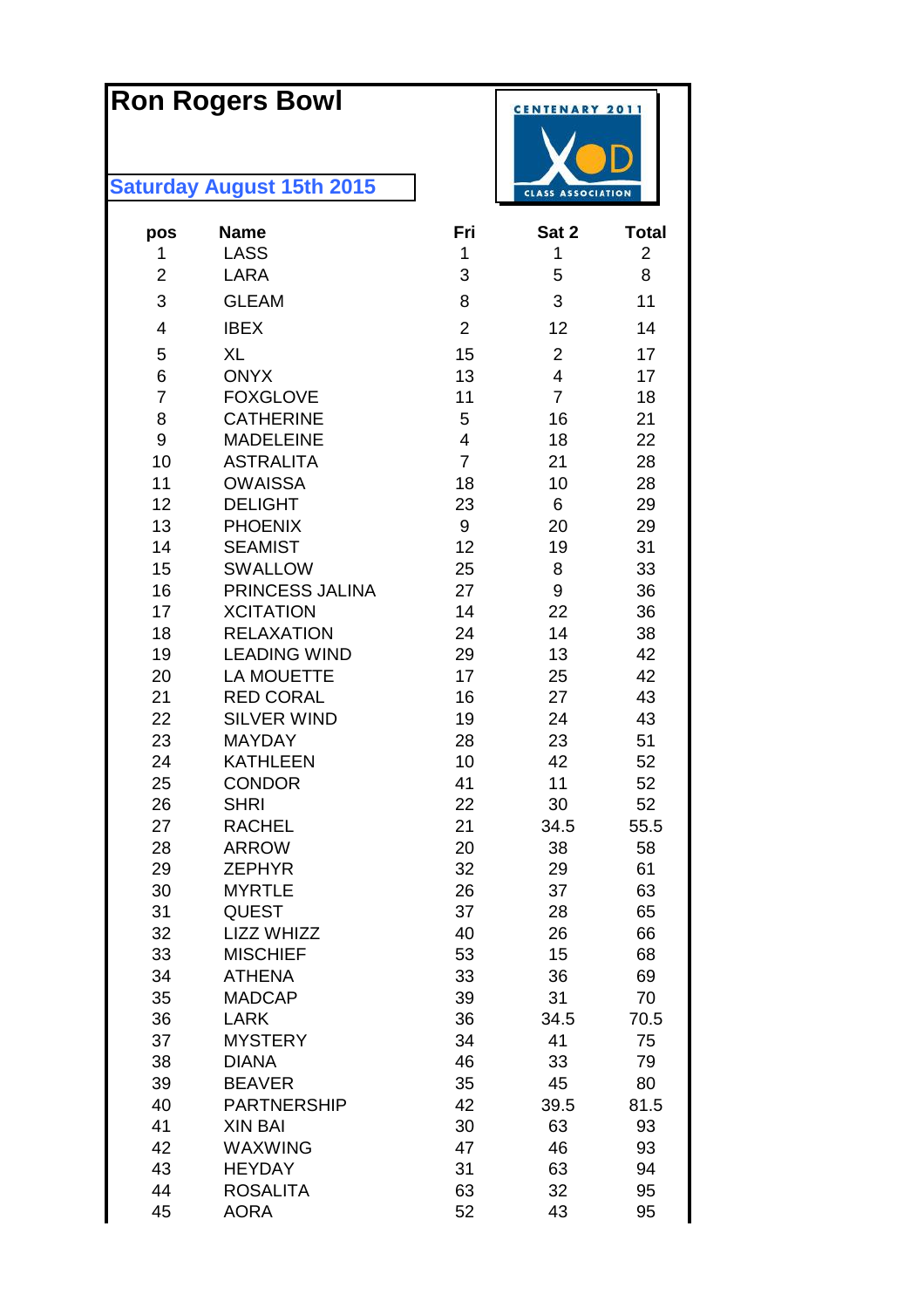| 46     | <b>MIX</b>            | 51  | 44   | 95    |
|--------|-----------------------|-----|------|-------|
| 47     | <b>WHISKEY JOHNNY</b> | 50  | 47   | 97    |
| 48     | <b>FIONA</b>          | 38  | 63   | 101   |
| 49     | <b>JUDY</b>           | 63  | 39.5 | 102.5 |
| 50     | <b>MADAME X</b>       | 43  | 63   | 106   |
| 51     | <b>ELICIA</b>         | 44  | 63   | 107   |
| 52     | <b>SENEX</b>          | 45  | 63   | 108   |
| 53     | <b>MISST</b>          | 48  | 63   | 111   |
| 54     | <b>EVE</b>            | 49  | 63   | 112   |
| 55     | <b>NEFERTITI</b>      | 54  | 63   | 117   |
| 56     | <b>CURLEW</b>         | 55  | 63   | 118   |
| 57     | <b>SANDPIPER</b>      | 56  | 63   | 119   |
| $= 58$ | <b>ONWARD</b>         | 63  | 63   | 126   |
| $= 58$ | <b>SOX</b>            | 63  | 63   | 126   |
| $= 58$ | <b>DROVER</b>         | 63  | 63   | 126   |
| $= 58$ | <b>FOXY</b>           | 63  | 63   | 126   |
| 62     | <b>LIGHTWOOD</b>      | 106 | 117  | 223   |
|        |                       |     |      |       |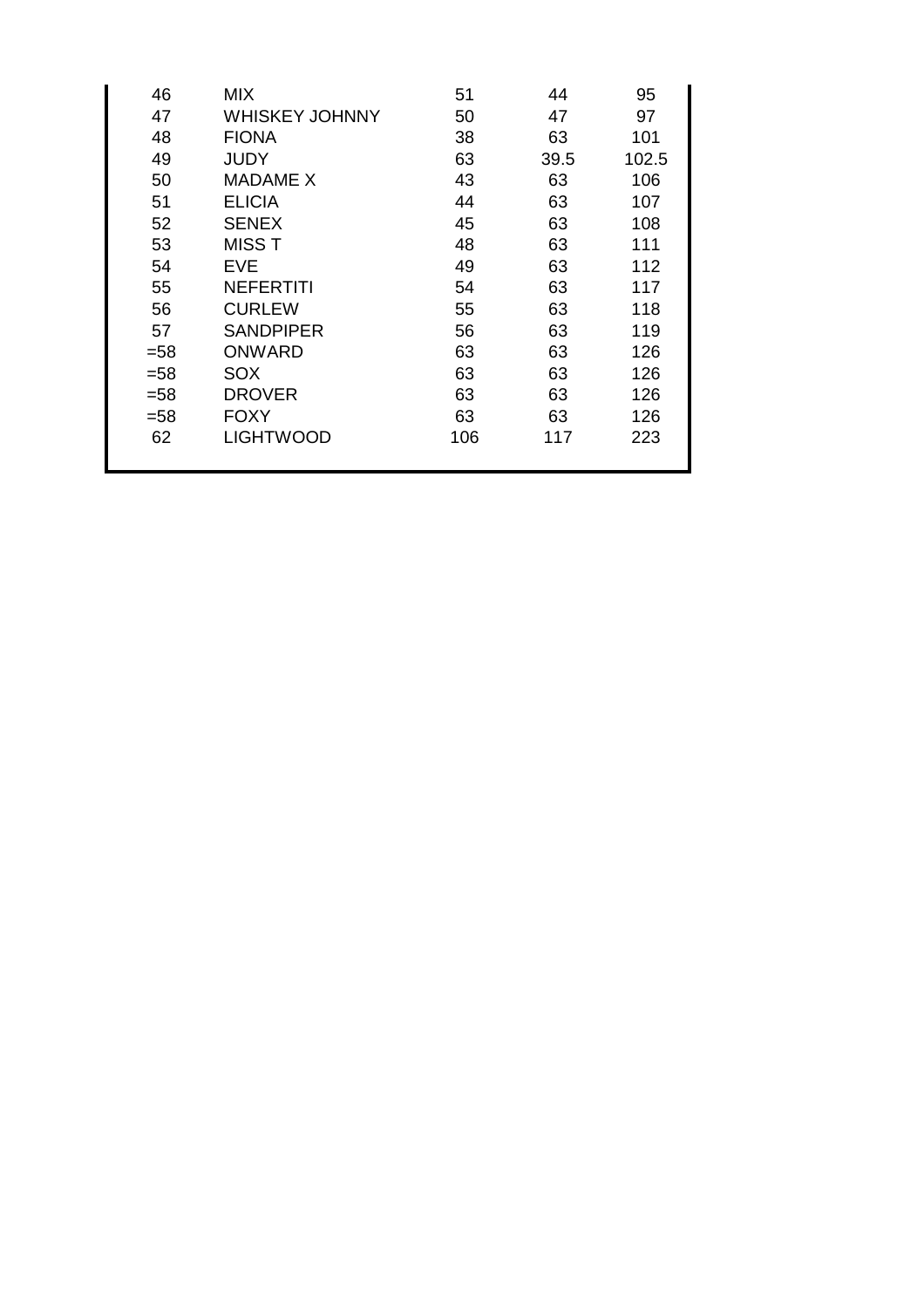# **Royal Motor Yacht Club Centenary Trophy**



| pos            | <b>Name</b>               | <b>Tue</b>       | <b>Wed</b>     | Thu                  | <b>Total</b> |
|----------------|---------------------------|------------------|----------------|----------------------|--------------|
| 1              | XL                        | 0                | 1              | 4                    | 5            |
| $\overline{2}$ | <b>LASS</b>               | $\pmb{0}$        | $\overline{2}$ | 3                    | 5            |
| 3              | <b>CATHERINE</b>          | $\mathbf 0$      | $\overline{7}$ | $\overline{2}$       | 9            |
| 4              | <b>IBEX</b>               | $\mathbf 0$      | 3              | 17                   | 20           |
| 5              | <b>DIANA</b>              | 0                | 10             | 10                   | 20           |
| 6              | <b>LIZZ WHIZZ</b>         | $\mathbf 0$      | 6              | 15                   | 21           |
| $\overline{7}$ | <b>ASTRALITA</b>          | $\boldsymbol{0}$ | 12             | 12                   | 24           |
| 8              | <b>GLEAM</b>              | $\mathbf 0$      | 16             | 9                    | 25           |
| 9              | <b>ARROW</b>              | $\mathbf 0$      | 25             | $\mathbf{1}$         | 26           |
| 10             | <b>FOXGLOVE</b>           | $\boldsymbol{0}$ | 19             | 8                    | 27           |
| 11             | <b>RED CORAL</b>          | $\mathbf 0$      | 15             | 14                   | 29           |
| 12             | <b>RELAXATION</b>         | $\mathbf 0$      | $\overline{4}$ | 28                   | 32           |
| 13             | <b>RACHEL</b>             | $\mathbf 0$      | 28             | 5                    | 33           |
| 14             | <b>SILVER WIND</b>        | $\pmb{0}$        | 20             | 16                   | 36           |
| 15             | <b>PHOENIX</b>            | 0                | 35             | 6                    | 41           |
| 16             | <b>LA MOUETTE</b>         | $\mathbf 0$      | 18             | 23                   | 41           |
| 17             | <b>XCITATION</b>          | $\mathbf 0$      | 5              | 37                   | 42           |
| 18             | <b>LARA</b>               | $\mathbf 0$      | 24             | 20                   | 44           |
| 19             | <b>ZEPHYR</b>             | $\mathbf 0$      | 11             | 35                   | 46           |
| 20             | <b>SHRI</b>               | $\pmb{0}$        | 8              | 39                   | 47           |
| 21             | <b>ATHENA</b>             | $\pmb{0}$        | 29             | 18                   | 47           |
| 22             | <b>KATHLEEN</b>           | 0                | 9              | 40                   | 49           |
| 23             | <b>CONDOR</b>             | $\mathbf 0$      | 30             | 19                   | 49           |
| 24<br>25       | <b>ONYX</b><br><b>MIX</b> | $\pmb{0}$<br>0   | 21<br>44       | 29<br>$\overline{7}$ | 50<br>51     |
| 26             | <b>DELIGHT</b>            | $\overline{0}$   | 27             | 24                   | 51           |
| 27             | <b>JUDY</b>               | $\boldsymbol{0}$ | 17             | 41                   | 58           |
| 28             | <b>MYSTERY</b>            | $\pmb{0}$        | 33             | 26                   | 59           |
| 29             | <b>MAYDAY</b>             | $\mathbf 0$      | 40             | 21                   | 61           |
| 30             | <b>WAXWING</b>            | $\mathbf 0$      | 39             | 22                   | 61           |
| 31             | <b>SEAMIST</b>            | $\pmb{0}$        | 31             | 30                   | 61           |
| 32             | PRINCESS JALINA           | 0                | 14             | 51                   | 65           |
| 33             | <b>MISCHIEF</b>           | $\mathbf 0$      | 22             | 48                   | 70           |
| 34             | <b>MADELEINE</b>          | 0                | 23             | 47                   | 70           |
| 35             | <b>LARK</b>               | 0                | 26             | 44                   | 70           |
| 36             | <b>MISST</b>              | $\mathbf 0$      | 41             | 31                   | 72           |
| 37             | <b>LEADING WIND</b>       | 0                | 63             | 11                   | 74           |
| 38             | <b>OWAISSA</b>            | 0                | 32             | 42                   | 74           |
| 39             | <b>SWALLOW</b>            | 0                | 50             | 25                   | 75           |
| 40             | <b>FIONA</b>              | 0                | 48             | 27                   | 75           |
| 41             | <b>XIN BAI</b>            | 0                | 63             | 13                   | 76           |
| 42             | <b>EVE</b>                | 0                | 43             | 36                   | 79           |
| 43             | <b>PARTNERSHIP</b>        | 0                | 47             | 34                   | 81           |
| 44             | <b>BEAVER</b>             | 0                | 52             | 32                   | 84           |
| 45             | <b>MYRTLE</b>             | 0                | 38             | 46                   | 84           |